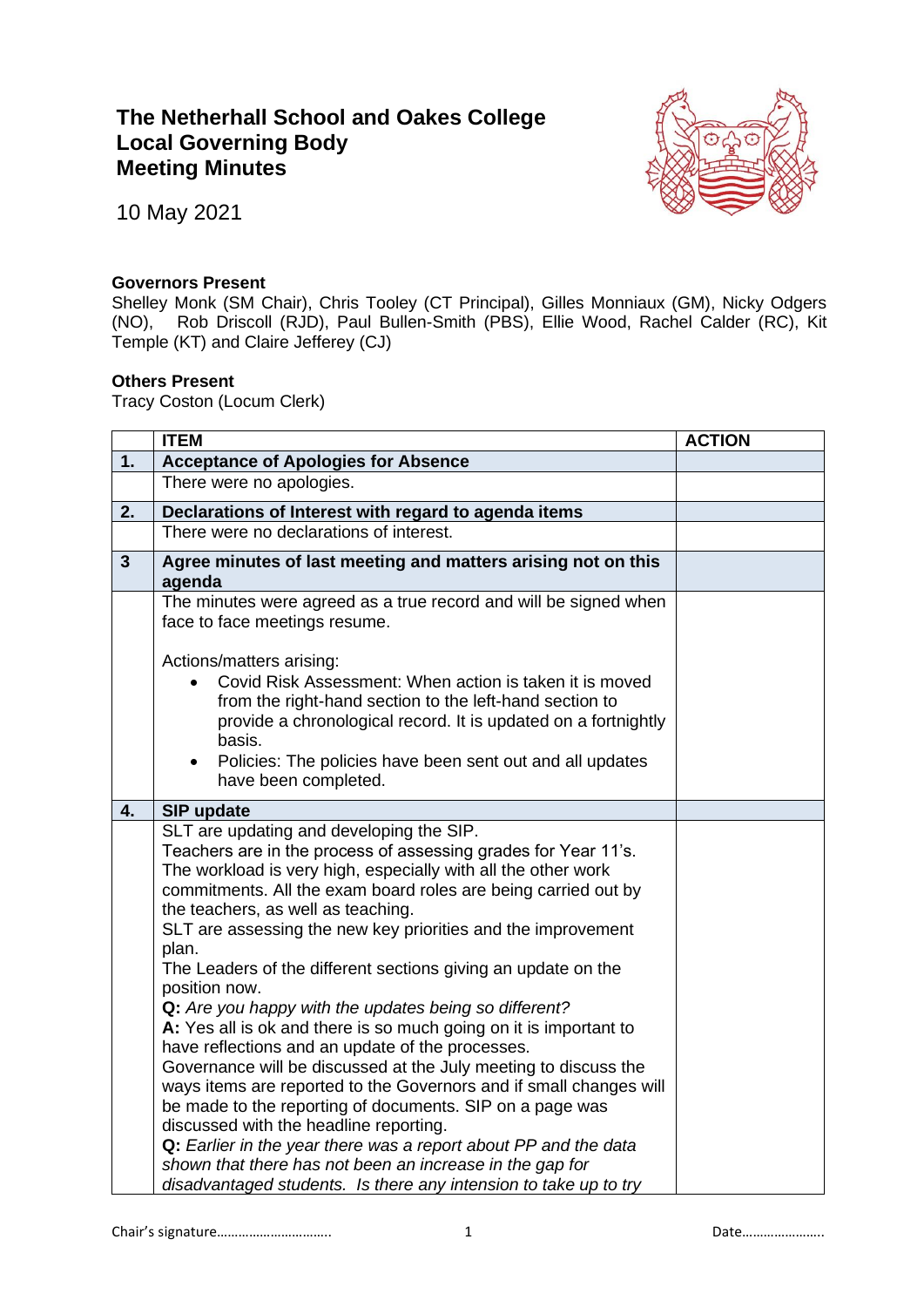|    | Summer School?                                                                                                                    |  |
|----|-----------------------------------------------------------------------------------------------------------------------------------|--|
|    | A: The Summer School will be launched for Year 6 to Year 7 in the                                                                 |  |
|    | first                                                                                                                             |  |
|    | two weeks of August. Students will be selected, there will be 90                                                                  |  |
|    | places over the two weeks. All pupil premium children will be                                                                     |  |
|    | invited. Still trying to secure the staffing is not straight forward, the                                                         |  |
|    | rate of pay is the person's normal salary, which is difficult as it is                                                            |  |
|    | the same job, but DfE guidance must be followed.                                                                                  |  |
|    | Q: How is Summer School funded?                                                                                                   |  |
|    | A: A grant of £48,000 has been received from the DfE and                                                                          |  |
|    | hopefully some of the funding will be left over to put towards                                                                    |  |
|    | further activities next year.                                                                                                     |  |
|    | Q: Are just Pupil Premium students being focussed on?<br>A: Disadvantaged, vulnerable children and pupils are joining from        |  |
|    | small primary schools as well as Year 6 and 7's.                                                                                  |  |
|    | Q: What is the next step with the SIP?                                                                                            |  |
|    | A: The key priorities are to be realised or well on the way and the                                                               |  |
|    | new CIP will be formed with the Governors and stakeholders                                                                        |  |
|    | setting the priorities and a more efficient way of reporting it and                                                               |  |
|    | having more clarification for Governors.                                                                                          |  |
|    | Q: Will the new SIP be available for the July meeting?                                                                            |  |
|    | A: The SIP will be reported on and the completed targets will be                                                                  |  |
|    | highlighted. New steps with finalised key priorities and in Sept/Oct                                                              |  |
|    | meeting key priorities and new framework and will mark the start of                                                               |  |
|    | the new process.                                                                                                                  |  |
|    | The discussions with the teaching staff and parents will inform the                                                               |  |
|    | priorities to 2025.                                                                                                               |  |
|    | The explore process is being finished off and conversations will be<br>had with students and the teaching staff and feedback from |  |
|    | parents and that will then inform the priorities for the strategic                                                                |  |
|    | framework for 2025.                                                                                                               |  |
|    | The following years SIP will form out of the strategic framework                                                                  |  |
|    | and the decide step will be completed before the summer holidays.                                                                 |  |
|    | Hopefully it can be completed at the last LGB meeting of the year.                                                                |  |
|    | Q: There were a lot more referrals under the safeguarding                                                                         |  |
|    | sessions, is it due to a gap or is that due to anxiety and Covid?                                                                 |  |
|    | A: It is a reflection on Steve Lewis (SL) and his organisation of                                                                 |  |
|    | safeguarding has improved. Duncan Cooper has carried out a                                                                        |  |
|    | safeguarding visit and no issues were raised. The increase in                                                                     |  |
|    | numbers is due to the pandemic and they all issues are being                                                                      |  |
|    | addressed. Social media is an issue, and it is a challenge for some                                                               |  |
|    | pupils to attend school. An increase has been seen through the<br>whole education system.                                         |  |
|    | A safeguarding visit is taking place later this week. There is more                                                               |  |
|    | vigour and reporting and the teachers are learning new issues and                                                                 |  |
|    | the amount of vigour and work that SL does is very impressive and                                                                 |  |
|    | RC is not concerned about the increase in figures.                                                                                |  |
| 5. | Summer 2021 grading                                                                                                               |  |
|    | Quality Assurance process: Grades are being assessed internally                                                                   |  |
|    | this year and the process is far more complicated this year. A lot of                                                             |  |
|    | quality assurance is taking place.                                                                                                |  |
|    | A policy has been written based on a Trust policy and has been                                                                    |  |
|    | checked and passed by the Trust. It has been passed as the                                                                        |  |
|    | exam policy for just this year. The documents form the whole                                                                      |  |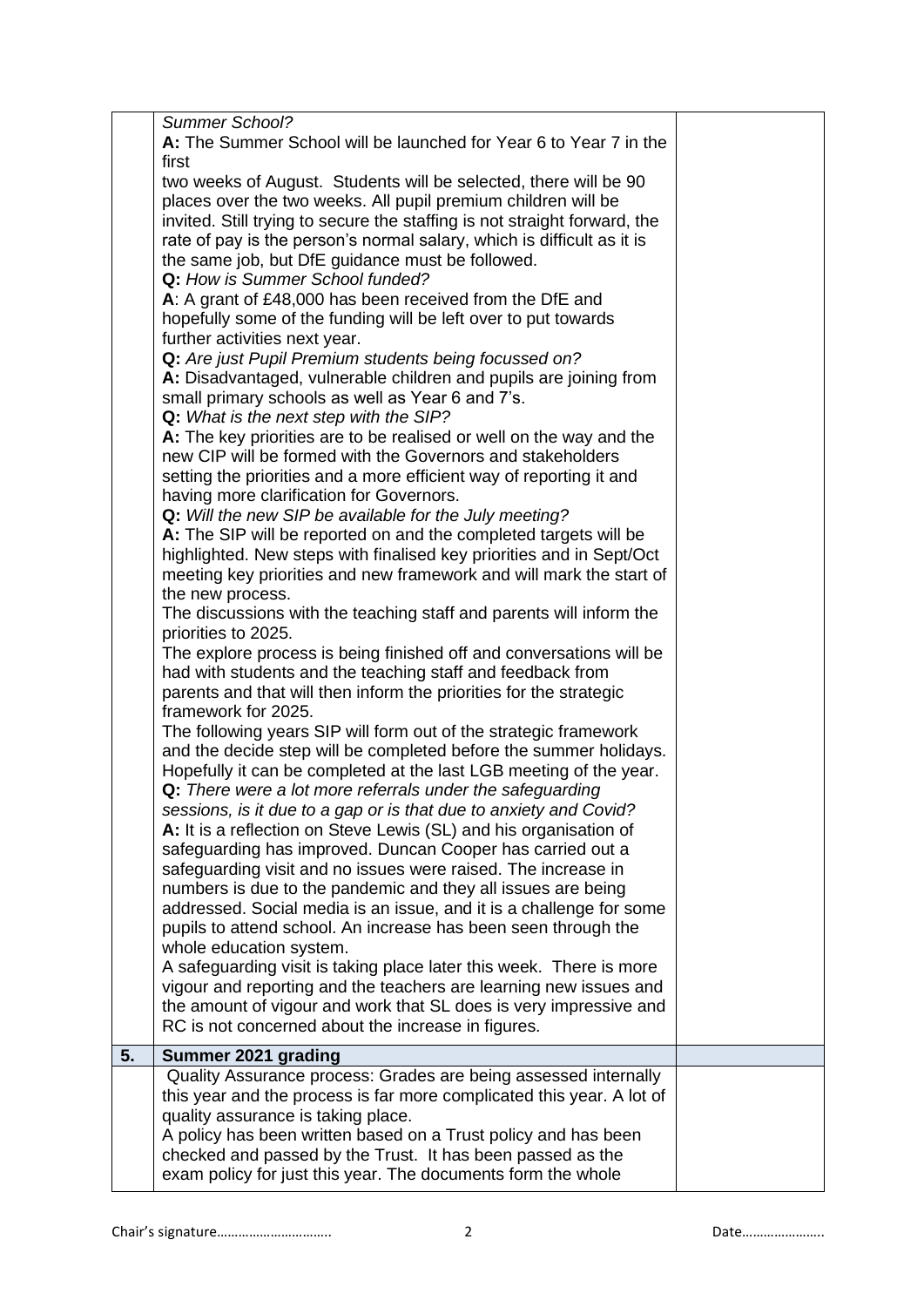|    | process and have been double checked. Bias must be shown to<br>be avoided. Whole school training as taken place. Two discrete<br>rounds of data-based analysis are being run, if they are different, it<br>is not significant as there are a lot of reasons to explain it. |                                                        |
|----|----------------------------------------------------------------------------------------------------------------------------------------------------------------------------------------------------------------------------------------------------------------------------|--------------------------------------------------------|
|    | Student by student quality assurance is also taking place. A whole<br>school overview has been run and another one is going to be run.<br>The data will be triple checked before grades are all entered.<br>External processes: The policy has been checked by Duncan      |                                                        |
|    | Cooper and approved.<br>Submitted data is checked by the Trust and the exam boards.<br>Samples of data will be checked on 23rd June.<br>Q: Children are still completing tests/assessments so how can they                                                                 |                                                        |
|    | be given grades?<br>A: The grades are based on information/evidence at the moment to<br>show the level they are currently. Teachers will be about to monitor                                                                                                               |                                                        |
|    | changes to grades to 8 <sup>th</sup> June, then they will be frozen.<br>Q: The data entry are being entered from where to where?<br>A: Teachers enter onto SIMS and then they are uploaded.                                                                                |                                                        |
|    | Hopefully, it will be file upload unlike last year which would<br>eliminate any errors.                                                                                                                                                                                    |                                                        |
|    | Q: What scope is there for parents to challenge a grade?<br>A: Parents cannot challenge a grade, but a student can apply<br>formally in writing under certain strict conditions. The school is                                                                             |                                                        |
|    | being actively open dealing with students to hopefully reduce the<br>appeals as much as possible and to avoid any doubt as last year<br>no grades could be shared, but this year anticipated grades can be                                                                 |                                                        |
|    | shared, but not the final grades after they have been moderated.<br>The level of protection offered is still not enough, but the aim is to<br>insulate teachers from pupils and teachers will not become                                                                   |                                                        |
|    | personally involved and the SLT will deal with the appeals.<br><b>Curriculum Statement:</b> A small number of changes have been<br>made. The increase in languages were discussed and alternative                                                                          |                                                        |
|    | languages could be taught but is a risk as a language teacher<br>needs to be employed in alternative languages. It is a longer-term<br>strategic review.                                                                                                                   | TH to add                                              |
|    | Star curriculum: The Star curriculum is only in Year 7 and<br>discussion is taking place whether a most vocation route will be<br>taken if required by students. A sentence will be added to explain                                                                       | feedback to the<br>policy. Circulate<br>for agreement. |
|    | in the Curriculum Statement to say they re-join the curriculum.<br>The policy will be sent to SM to send out to Governors. TH to put<br>feedback on the policy and will circulate for agreement.                                                                           |                                                        |
| 6. | Alternative provision: Hobbs proposal                                                                                                                                                                                                                                      |                                                        |
|    | The Hobbs proposal is a significant change for students, and it is                                                                                                                                                                                                         |                                                        |
|    | hoped to start the Hobbs proposal in early June.<br>Q: What does approving mean?                                                                                                                                                                                           |                                                        |
|    | A: Approving the proposal to start delivering after half term at the                                                                                                                                                                                                       |                                                        |
|    | Hobbs Centre. There are 2 students currently in mind and 1 after<br>the summer term. Looking to recruit a HLTA to support in the                                                                                                                                           |                                                        |
|    | Hobbs Centre and across the school, but this doesn't have to be                                                                                                                                                                                                            |                                                        |
|    | done straight away.<br>Q: What are the additional costs?                                                                                                                                                                                                                   |                                                        |
|    | A: This year the additional costs will be absorbed from Year 11                                                                                                                                                                                                            |                                                        |
|    | and 13 staffing this term and next year will be covered in normal<br>staffing costs.                                                                                                                                                                                       |                                                        |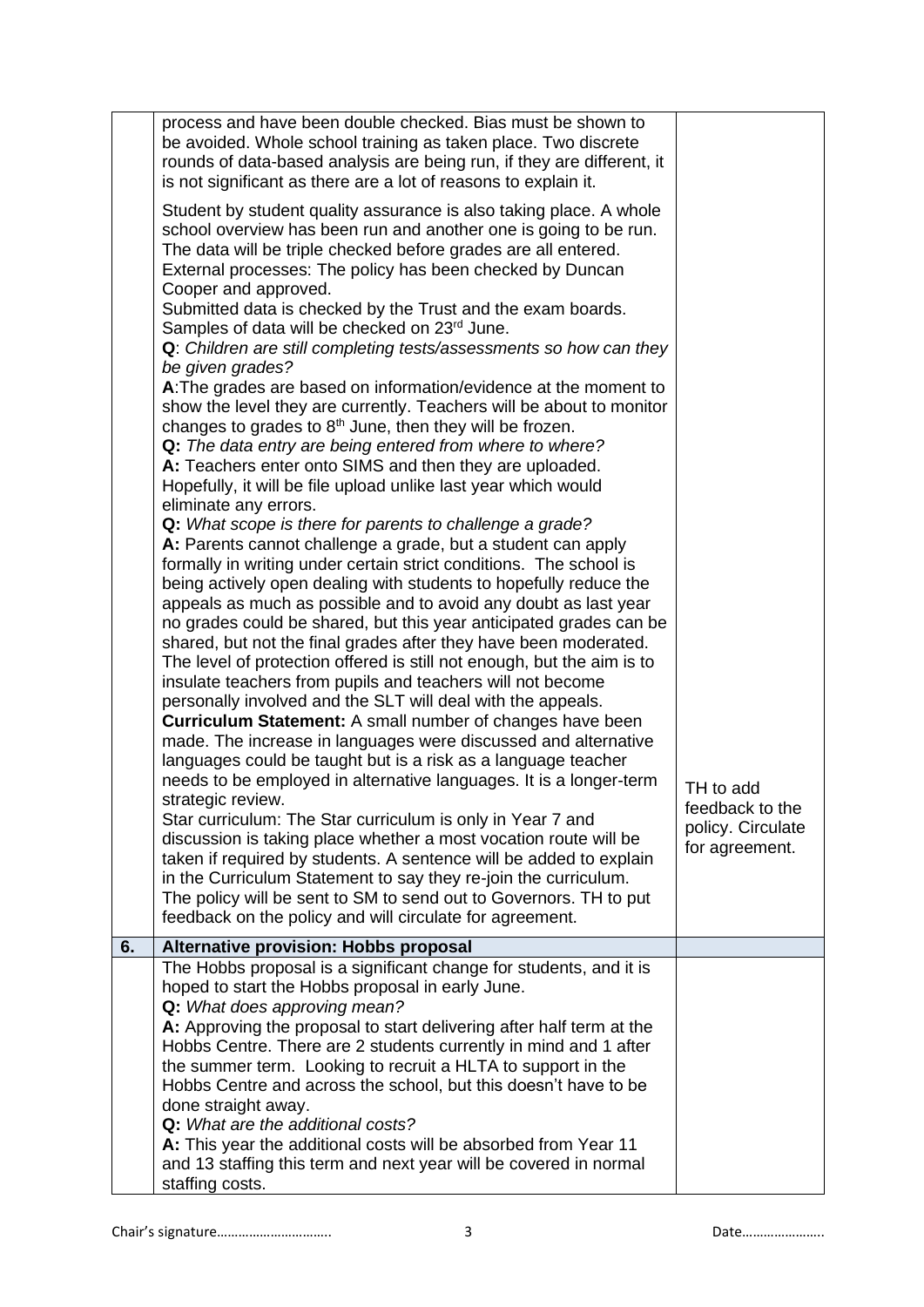| It is not on the agenda to extend to other schools at present. There  |  |
|-----------------------------------------------------------------------|--|
| would need to be up to 6 children to keep it effective.               |  |
| Q: How many students do we already have in current external           |  |
| provision?                                                            |  |
| A: It is normally 3 or 4 as a maximum, but it is a flexible provision |  |
|                                                                       |  |
| for Key Stage 4 and current year 10 and 11. There is a                |  |
| reasonable amount of support for Key Stage 3, which is lost at        |  |
| Year 11 as alternative provision and the LA don't allow permanent     |  |
| exclusion in Year 11 as it is too disruptive and there needs a        |  |
| provision to work with. The key issue is career advice to help them   |  |
| move to the next stage of education post 16 in vocational courses.    |  |
| Q: How can you manage with different GCSE studies?                    |  |
|                                                                       |  |
| A: The students are already on a narrowed curriculum and there is     |  |
| an option to use online learning and an option to use Zoom to         |  |
| access the foundation subjects being taught at school. Alternative    |  |
| options can be offered as well.                                       |  |
| Q: How can children get into Hobbs?                                   |  |
| A: Students who have been on behaviour pathways and PSP's or          |  |
| managed moves failed or didn't take them. A permanent exclusion       |  |
| would have to take place if doesn't work so pathway into the          |  |
|                                                                       |  |
| Hobbs Centre.                                                         |  |
| Governors will have reports to see the progress and hopefully         |  |
| discuss a successful transition into Post 16. If the provision is     |  |
| beyond Netherhall the Trust would need to agree because of            |  |
| funding issues.                                                       |  |
| Q: What expectation do we have on more managed move pupils            |  |
| refusing a managed move?                                              |  |
| A: Within the city only 30% of managed moves are successful.          |  |
| They are more successful between village colleges, because part       |  |
|                                                                       |  |
| of the locality environment. A refused managed moves starts the       |  |
| permanent exclusion system. Any alternative that can be provided      |  |
| is going to be more successful than the alternative.                  |  |
| Q: What happens to the student after a failed managed move?           |  |
| A: If a managed move fails the pupil returns to the school and that   |  |
| school has to permanently exclude which is costly to the school or    |  |
| the school has to provide alternative provision which costs the       |  |
| school approx. £15,000 per year.                                      |  |
|                                                                       |  |
| Q: How will you define success and when will the result be shared     |  |
| with the Governors? As this is an experiment?                         |  |
| A: Two measures of success. 1) successfully transition into Post      |  |
| 16 provision 2) academic progress and see where their gaps of         |  |
| learning as they been out on managed move, which is disruptive        |  |
| and fixed term exclusions before the managed move.                    |  |
| Most important to see the student graduate from Netherhall and        |  |
| progress to sixth form and not being NEET (Not in Education or        |  |
| Employment or Training).                                              |  |
| Evidence around December as progress can be measured in mock          |  |
|                                                                       |  |
| exams. Attendance is another measure and hopefully it will            |  |
| increase and levels of engagement. RPI (behaviour levels) can be      |  |
| used                                                                  |  |
| Q: Set some KPI's so the Governors can see some data during the       |  |
| year.                                                                 |  |
| A: Maybe a student can talk to the Governors.                         |  |
| Q: What is the SLT view on the Hobbs centre and how joining up        |  |
| with SLT activities.                                                  |  |
|                                                                       |  |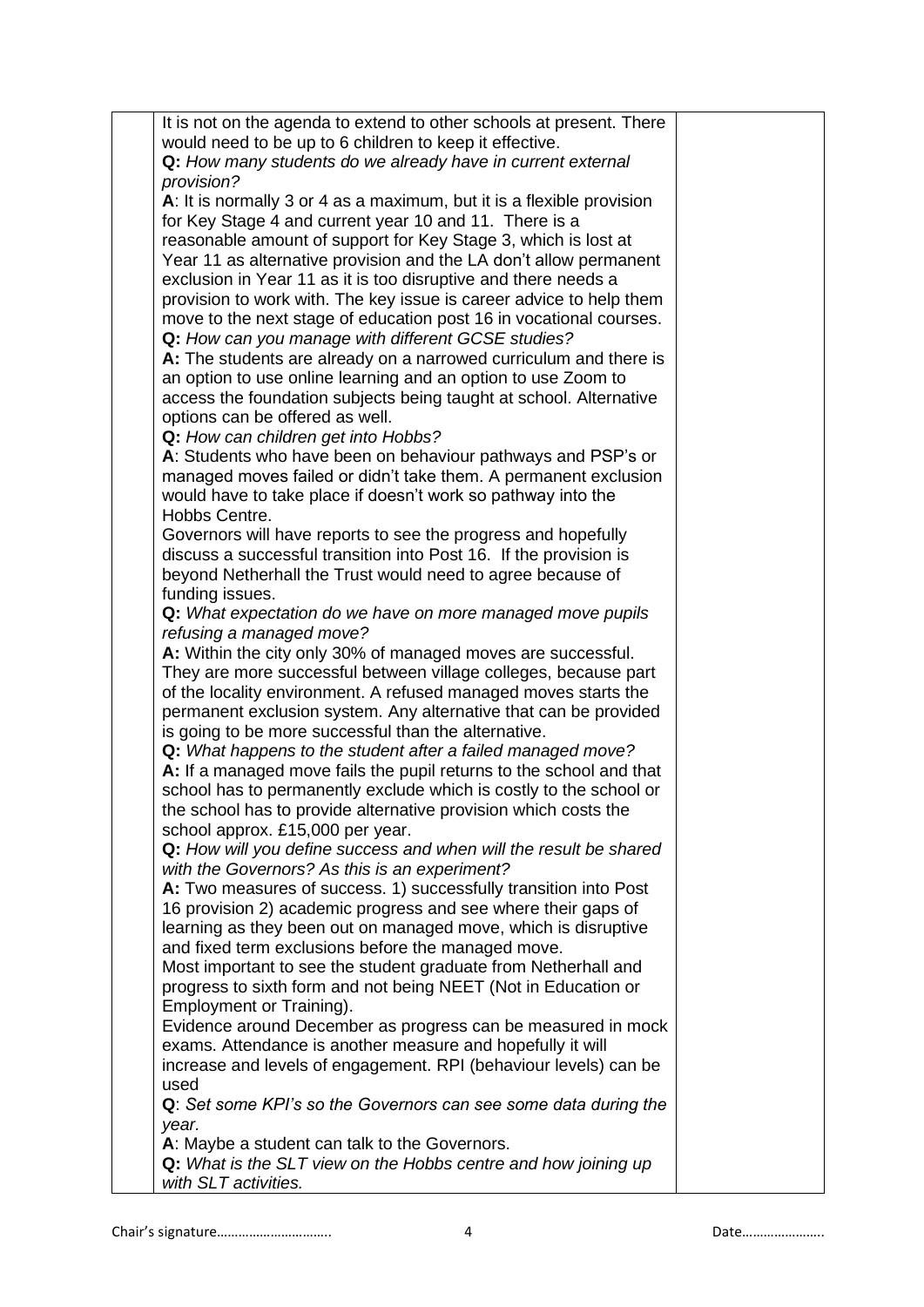|    | A: Haven't asked directly but generally favourably endorsed by<br>SLT. TH said it was a good way to potentially improve the results.<br>Discussions with HP around the new curriculum, as the curriculum<br>has been developed for specific students and fits the Ofsted<br>criteria.<br>Behaviour/Pastoral: CW is very happy as it is targeted at the<br>behaviourally challenged students and they will be more<br>contained.<br>RD reiterated that DB and the team have put so much time and<br>effort and it is absolutely needed, but it will take time and effort for<br>the Hobbs Centre to be developed. It needs at least a year to<br>assess as there is no quick fix, for the complex needs of the<br>students working with expert staff.<br>Q: What is being tracked? Behaviour tracking is a different setting<br>so different to track and post 16 vocational and what measuring<br>against in the past?<br>A: Very difficult to track as this is the first time. Success measure<br>is to get into a Post 16 course and children not going NEET (2% of<br>children).<br>There haven't been any students that have attended TBAC that<br>have progressed into Post 16 provision. If one student doesn't end<br>up NEET it will be statistically better.<br>The Governors were in unanimous agreement to move forward to<br>come into place for June. |  |
|----|--------------------------------------------------------------------------------------------------------------------------------------------------------------------------------------------------------------------------------------------------------------------------------------------------------------------------------------------------------------------------------------------------------------------------------------------------------------------------------------------------------------------------------------------------------------------------------------------------------------------------------------------------------------------------------------------------------------------------------------------------------------------------------------------------------------------------------------------------------------------------------------------------------------------------------------------------------------------------------------------------------------------------------------------------------------------------------------------------------------------------------------------------------------------------------------------------------------------------------------------------------------------------------------------------------------------------------------------------------------------|--|
|    |                                                                                                                                                                                                                                                                                                                                                                                                                                                                                                                                                                                                                                                                                                                                                                                                                                                                                                                                                                                                                                                                                                                                                                                                                                                                                                                                                                    |  |
| 7. | <b>SEND report amendments</b><br>The SEN document has been updated on the website.                                                                                                                                                                                                                                                                                                                                                                                                                                                                                                                                                                                                                                                                                                                                                                                                                                                                                                                                                                                                                                                                                                                                                                                                                                                                                 |  |
|    |                                                                                                                                                                                                                                                                                                                                                                                                                                                                                                                                                                                                                                                                                                                                                                                                                                                                                                                                                                                                                                                                                                                                                                                                                                                                                                                                                                    |  |
| 8. | <b>Student and staff wellbeing:</b><br>Student wellbeing and welfare: There has been a high level of                                                                                                                                                                                                                                                                                                                                                                                                                                                                                                                                                                                                                                                                                                                                                                                                                                                                                                                                                                                                                                                                                                                                                                                                                                                               |  |
|    | support for anxious students who are feeling behind in their<br>studies. The pastoral team have risen to the challenge and DB is<br>very proud of the team supporting the students. Year 11 and 13<br>have the primary cases but in all years are affected.<br>Staff wellbeing has improved and year 11 and 13's finishing and<br>getting through the TAG's will help. Staff wellbeing has been well<br>supported. Staff football and Fizzy Friday for a drink is being<br>organised for staff. In the summer term looking to increase sport<br>and other staff events.<br>Q: Rise is Safeguarding referrals please can you give a couple of<br>examples?<br>A: The pastoral team support ranges to giving some space and<br>have a conversation with pastoral team or trusted member of staff<br>right through to mental health assessment and EHA (Early Health<br>Assessment) to access young people's services. Work with lower<br>school children and work around resilience training and Phil<br>Priestly (ex-Police) within time and budget restraints. There is a<br>huge waiting list for mental health referrals, which is very<br>frustrating.<br>The governor's thanked DB for his report.                                                                                                                                                             |  |
|    |                                                                                                                                                                                                                                                                                                                                                                                                                                                                                                                                                                                                                                                                                                                                                                                                                                                                                                                                                                                                                                                                                                                                                                                                                                                                                                                                                                    |  |
| 9. | <b>Safeguarding</b><br>The report has been circulated.                                                                                                                                                                                                                                                                                                                                                                                                                                                                                                                                                                                                                                                                                                                                                                                                                                                                                                                                                                                                                                                                                                                                                                                                                                                                                                             |  |
|    | Q: Why is only one DSL shown?<br>A: The report only must state one safeguarding lead, but there are<br>more staff members trained in the school.                                                                                                                                                                                                                                                                                                                                                                                                                                                                                                                                                                                                                                                                                                                                                                                                                                                                                                                                                                                                                                                                                                                                                                                                                   |  |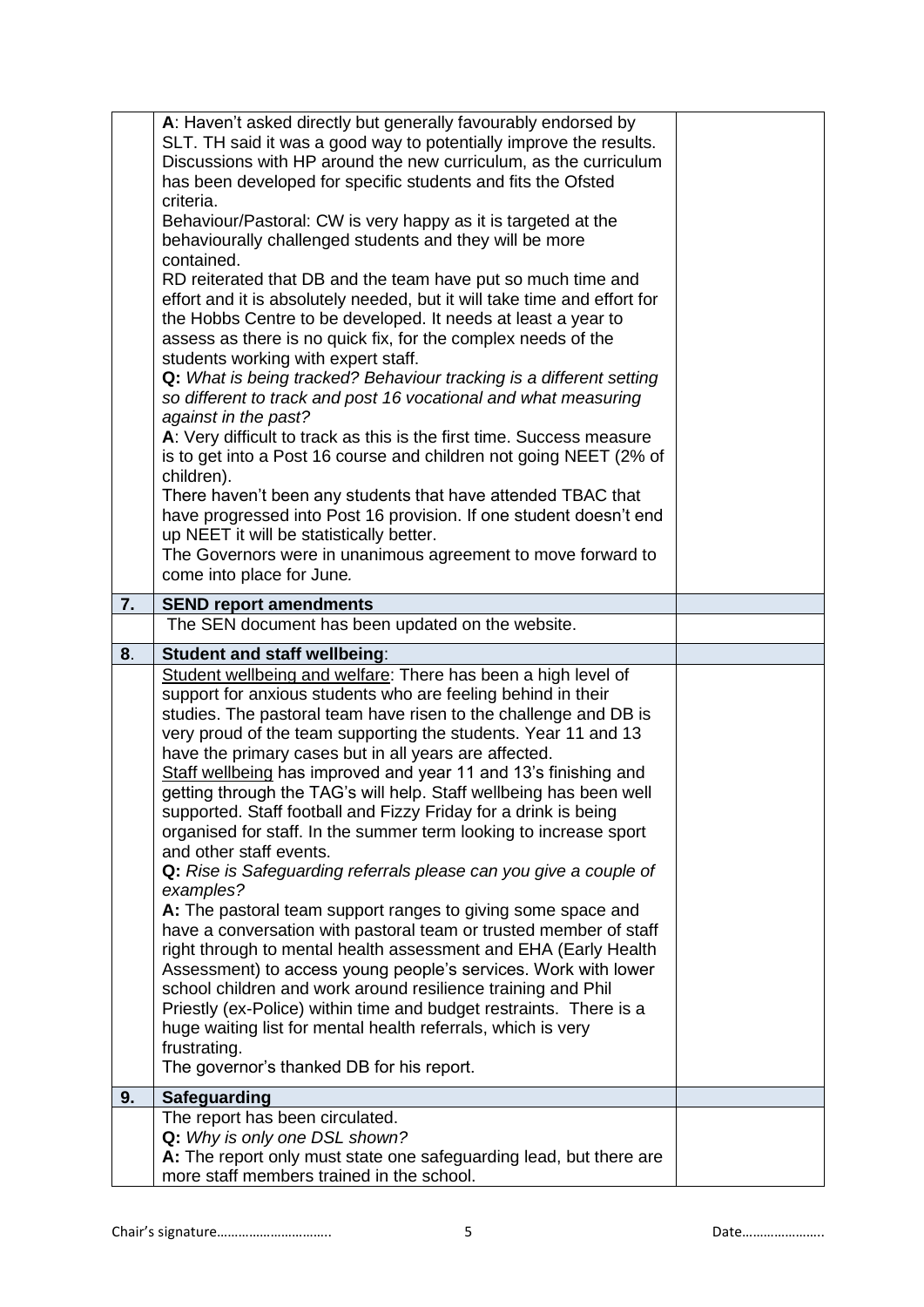| Q: In the report there is reference to the very sad news of the                                                                       |  |
|---------------------------------------------------------------------------------------------------------------------------------------|--|
| suicide of the student in $6th$ form. What was the follow up from the<br>report?                                                      |  |
| A: The procedures are laid down and meeting within 48 hours and                                                                       |  |
| recommendations will be made. If the inquest isn't happy there                                                                        |  |
| could be a serious case review and it is unlikely in this situation. It                                                               |  |
| could be related to the alternative solution that the student was in.                                                                 |  |
| The record keeping of student records was exemplary and nothing                                                                       |  |
| to be overconcerned about as relatively straightforward. Letters<br>went out to students and counselling offered. A few students were |  |
| affected and one maybe consideration Year 13 assessment. The                                                                          |  |
| student attended the Phoenix Pilgrim PRU and many students that                                                                       |  |
| didn't know her. The student was resitting Year 12.                                                                                   |  |
| Q: In the Trust review there was a review of policies and are there                                                                   |  |
| any actions?                                                                                                                          |  |
| A: The e-safety policy had to be updated and a response to sexual                                                                     |  |
| harassment and abuse policy and the Everyone is Welcome                                                                               |  |
| website. A website announcement has to be put out this week.                                                                          |  |
| Policies are in place and attend Trust safeguarding meetings and a                                                                    |  |
| separate policy about sexual harassment/sexual abuse is going to                                                                      |  |
| be produced.<br>Q: In the Trust audit it is identified to explain the rational at each                                                |  |
| stage. A: There is an electronic recording system the pastoral                                                                        |  |
| team would look at what the referral was about and when closed it                                                                     |  |
| asks for a rational. Duncan Cooper would like a rational at as                                                                        |  |
| many stages as possible and not just closure.                                                                                         |  |
| Some limitations as the team are dealing with up to 20/30                                                                             |  |
| referrals/updates per day. Duncan Cooper was part of an inquest                                                                       |  |
| at another school, and this was identified, and the school needs to                                                                   |  |
| be safeguarded.<br>The comparison between Trust Secondary schools of the relative                                                     |  |
| number of concerns was discussed. Netherhall have significantly                                                                       |  |
| more referrals of issues. There are spikes in the lockdown but                                                                        |  |
| have a larger number. Also have significant amount for Oaks                                                                           |  |
| students as the severity is increased.                                                                                                |  |
| Pastoral issues are very well dealt with the school and getting                                                                       |  |
| additional help and self-supervising of staff.                                                                                        |  |
| Well done with the audit as it went so well and the rational is to<br>protect the staff for their decision making.                    |  |
| Cases for MyConcern are discussed every Thursday along with                                                                           |  |
| training and the files are updated and the levels of concerns (1-4)                                                                   |  |
| could be changed and the rational will be updated and files                                                                           |  |
| updated once a fortnight.                                                                                                             |  |
| Q: Training is available but there are budgetary constraints but is                                                                   |  |
| there any additional training required.                                                                                               |  |
| A: The department are looking at Mental Health first aiders                                                                           |  |
| training and have asked for the Safeguarding Trust agenda to<br>discuss. Duncan Cooper said the CPD websites that AL run would        |  |
| have a safeguarding element to it next year.                                                                                          |  |
| Q: There is a charity called the Anna Freud Centre and they                                                                           |  |
| provide advice for mental health issues. They have a framework                                                                        |  |
| for schools to use to support the mental health of students.                                                                          |  |
| The governors thanked SL for work on the audit and RC can see                                                                         |  |
| the robustness of the work done and Duncan Cooper is coming                                                                           |  |

Chair's signature………………………….. 6 Date…………………..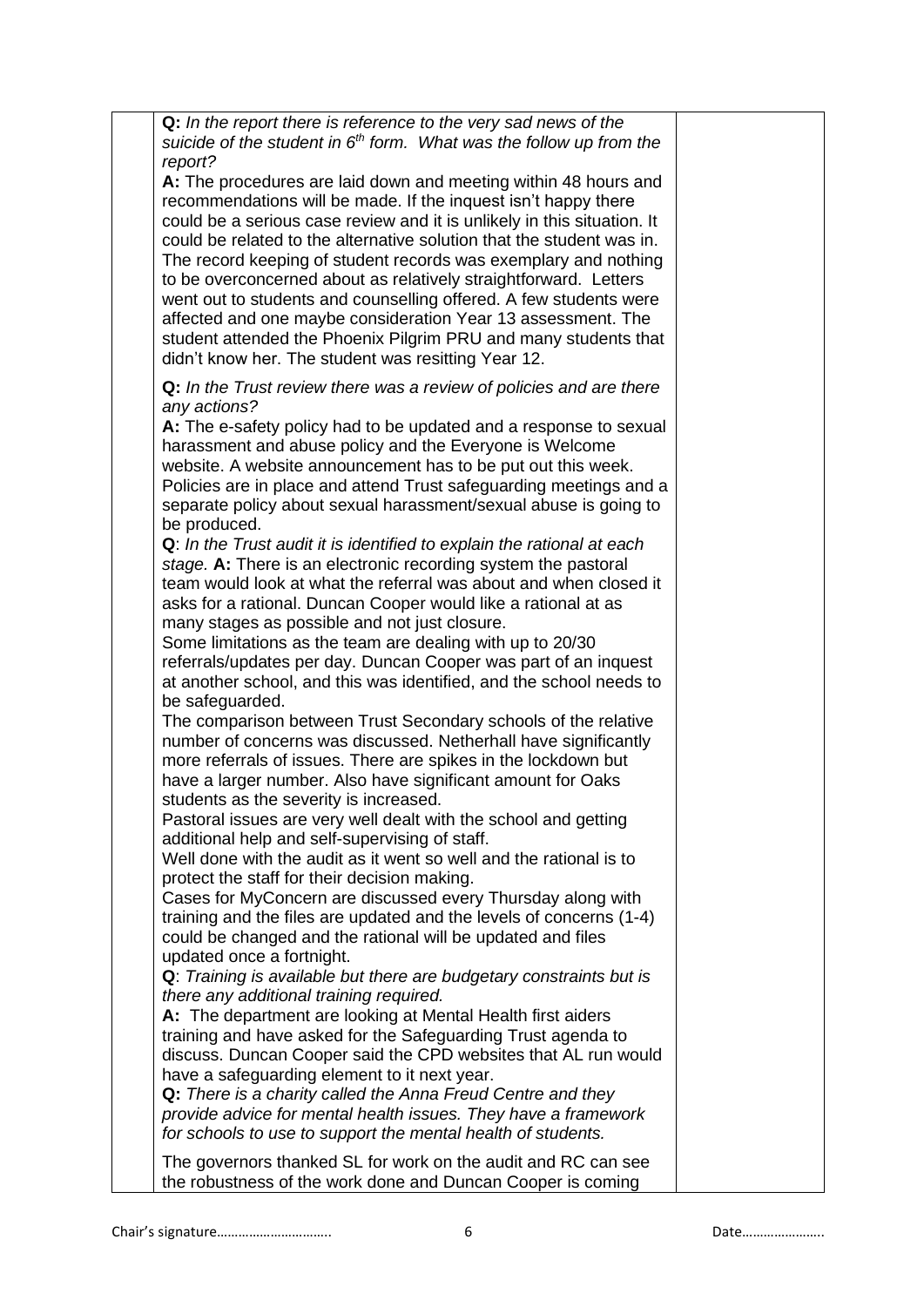|     | back to look at other parts of the audit.                                                                                                                                                                                                                                                                                                                                                                                                                                                                                                                                                                                                                                                                                                                                                                                                                                                                                                                                                                                                                                                                                                                                                                                                                                                                                                                                                                                                                                                                                                                                                                                                                                                                                                                                                                                                                                                                                                                                                                                                                                        |                                                                                                                                                                       |
|-----|----------------------------------------------------------------------------------------------------------------------------------------------------------------------------------------------------------------------------------------------------------------------------------------------------------------------------------------------------------------------------------------------------------------------------------------------------------------------------------------------------------------------------------------------------------------------------------------------------------------------------------------------------------------------------------------------------------------------------------------------------------------------------------------------------------------------------------------------------------------------------------------------------------------------------------------------------------------------------------------------------------------------------------------------------------------------------------------------------------------------------------------------------------------------------------------------------------------------------------------------------------------------------------------------------------------------------------------------------------------------------------------------------------------------------------------------------------------------------------------------------------------------------------------------------------------------------------------------------------------------------------------------------------------------------------------------------------------------------------------------------------------------------------------------------------------------------------------------------------------------------------------------------------------------------------------------------------------------------------------------------------------------------------------------------------------------------------|-----------------------------------------------------------------------------------------------------------------------------------------------------------------------|
|     | RC is visiting the Safeguarding team as soon as regulations allow.                                                                                                                                                                                                                                                                                                                                                                                                                                                                                                                                                                                                                                                                                                                                                                                                                                                                                                                                                                                                                                                                                                                                                                                                                                                                                                                                                                                                                                                                                                                                                                                                                                                                                                                                                                                                                                                                                                                                                                                                               |                                                                                                                                                                       |
|     | <b>Governance items</b>                                                                                                                                                                                                                                                                                                                                                                                                                                                                                                                                                                                                                                                                                                                                                                                                                                                                                                                                                                                                                                                                                                                                                                                                                                                                                                                                                                                                                                                                                                                                                                                                                                                                                                                                                                                                                                                                                                                                                                                                                                                          |                                                                                                                                                                       |
| 10. | Risk Register: Section on Covid and the situation has eased<br>$\bullet$<br>and not wearing face masks over the future weeks.<br>Last meeting versions 3 and 4 sent at last meeting and no<br>updates since but can be updated and submitted to the Trust<br>early June. Version 5 to be sent around and has to viewed in<br>its entirety every time. If finance changes need to reach out to<br>designated Governors.<br>Expectation of the Trust that all Governors review the whole<br>Risk Register document as it is the Governors document and<br>then reported back to the Risk Committee.<br><b>Committee chair elections: Chair of Governors and</b><br>Committees are up for re-election and all committee chair's<br>need to be re-elected every 2 years. SM would like to stand for<br>re-election, but very happy for other Governors put themselves<br>forward.<br>Chair/Clerk will facilitate elections at the next meetings.<br>Feedback from committee meetings as to how they are run at<br>next LGB.<br>Link governor reports: Careers visit by Ellie Wood (EW). EW<br>٠<br>had a call with DC relating to Careers and assessed the impact<br>over the last 12 months. Meetings with careers counsellors<br>have continued. Comprehensive information on the website<br>and very impressed. A big loss is work experience and<br>placements and less interest in apprenticeships. Challenge is<br>to bring the programme back up. The department is using<br>SWAY and collating lots of information. Recording<br>engagements with students has been challenging. This<br>academic year still suspended and online content needs to be<br>reviewed. Positive comments with Science and English.<br>Careers to be built into the wider curriculum. Benchmarks 4<br>and 5 were measured again. EW would like to visit the school<br>more often and speak to the students.<br>EW was thanked for her very comprehensive Link Report.<br>RD commented: disappointed that the technology department<br>not included as they work with all the different companies. | SM to amend the<br>RR and send to<br>governors for<br>review.<br><b>SM</b><br>gather<br>to<br>feedback<br>from<br>governors on the<br>committees<br>and<br><b>LGB</b> |
|     | EW didn't have the opportunity to visit the school.<br>Social event: Would everyone like to get together and to<br>celebrate the Vice-Chair that has now left and meet face to<br>face.                                                                                                                                                                                                                                                                                                                                                                                                                                                                                                                                                                                                                                                                                                                                                                                                                                                                                                                                                                                                                                                                                                                                                                                                                                                                                                                                                                                                                                                                                                                                                                                                                                                                                                                                                                                                                                                                                          | SM to send an<br>email<br>out<br>to<br>canvass opinion                                                                                                                |
| 11. | <b>Policies</b>                                                                                                                                                                                                                                                                                                                                                                                                                                                                                                                                                                                                                                                                                                                                                                                                                                                                                                                                                                                                                                                                                                                                                                                                                                                                                                                                                                                                                                                                                                                                                                                                                                                                                                                                                                                                                                                                                                                                                                                                                                                                  |                                                                                                                                                                       |
|     | Curriculum statement - updated                                                                                                                                                                                                                                                                                                                                                                                                                                                                                                                                                                                                                                                                                                                                                                                                                                                                                                                                                                                                                                                                                                                                                                                                                                                                                                                                                                                                                                                                                                                                                                                                                                                                                                                                                                                                                                                                                                                                                                                                                                                   |                                                                                                                                                                       |
|     | Supporting student medical needs - updated                                                                                                                                                                                                                                                                                                                                                                                                                                                                                                                                                                                                                                                                                                                                                                                                                                                                                                                                                                                                                                                                                                                                                                                                                                                                                                                                                                                                                                                                                                                                                                                                                                                                                                                                                                                                                                                                                                                                                                                                                                       |                                                                                                                                                                       |
| 12. | <b>AOB</b>                                                                                                                                                                                                                                                                                                                                                                                                                                                                                                                                                                                                                                                                                                                                                                                                                                                                                                                                                                                                                                                                                                                                                                                                                                                                                                                                                                                                                                                                                                                                                                                                                                                                                                                                                                                                                                                                                                                                                                                                                                                                       |                                                                                                                                                                       |
|     | 2025 Strategy:<br>CJ send out an email about next steps for dates to plan in. As part<br>of the 3/5 year strategic framework the role as LGB is to ensure<br>that there is broad engagement from students/staff/community and<br>engagement with potential employers.                                                                                                                                                                                                                                                                                                                                                                                                                                                                                                                                                                                                                                                                                                                                                                                                                                                                                                                                                                                                                                                                                                                                                                                                                                                                                                                                                                                                                                                                                                                                                                                                                                                                                                                                                                                                            | CJ to send info<br>about next steps<br>to LGB<br>SM to work with                                                                                                      |
|     |                                                                                                                                                                                                                                                                                                                                                                                                                                                                                                                                                                                                                                                                                                                                                                                                                                                                                                                                                                                                                                                                                                                                                                                                                                                                                                                                                                                                                                                                                                                                                                                                                                                                                                                                                                                                                                                                                                                                                                                                                                                                                  | CT/CJ on parent<br>survey                                                                                                                                             |